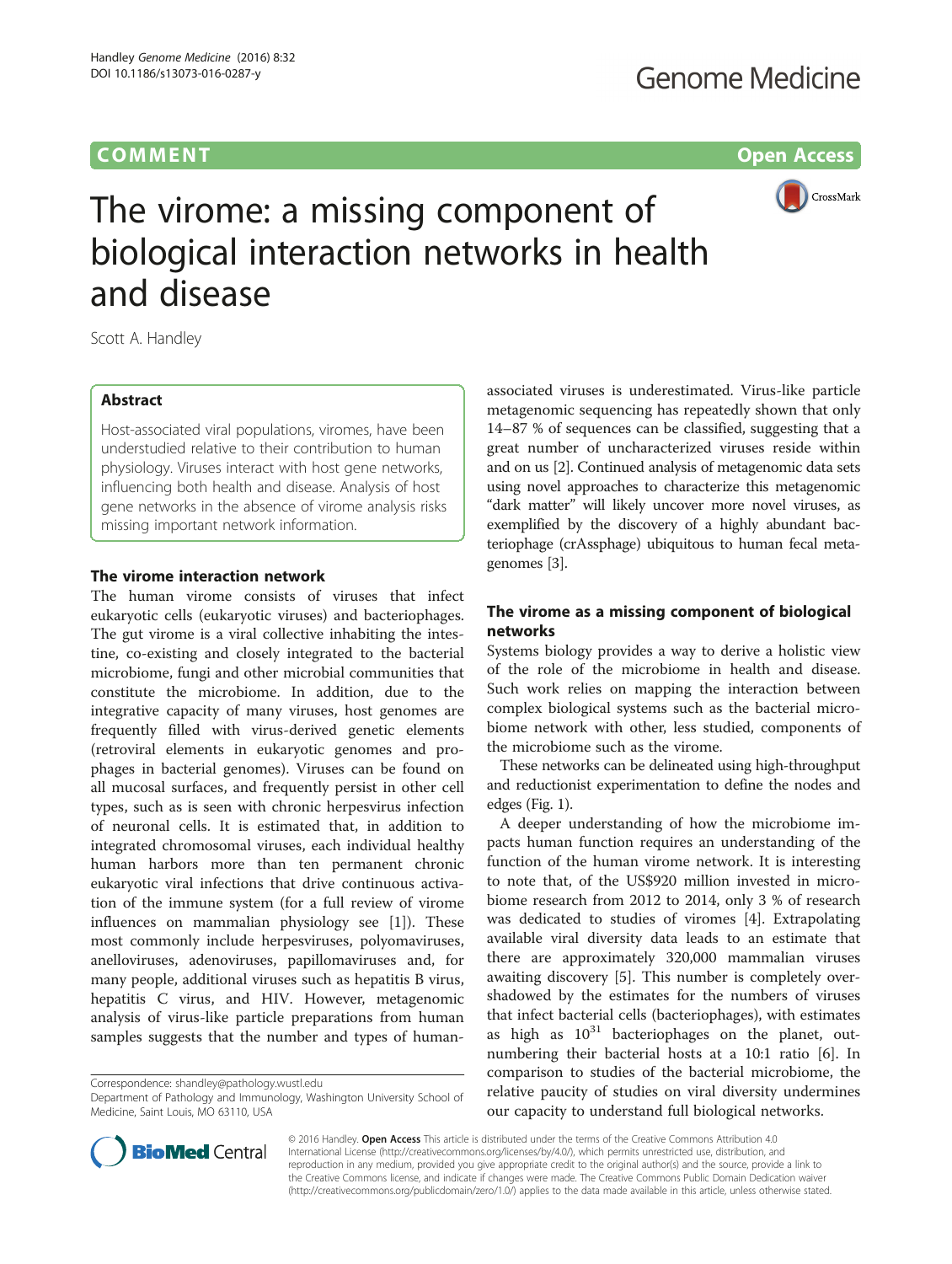<span id="page-1-0"></span>

Metagenomic analysis will continue to classify an extensive menagerie of both eukaryotic viruses and bacteriophages. This information will populate the nodes of the biological interaction network, but will be largely valueless for characterizing graph interactions. The

generation of interaction networks will require classical experimental approaches, including mouse and tissue culture infection models for characterizing eukaryotic viruses, and bacterial host infection studies for bacteriophages. Both of these strategies are extremely challenging and rely on the isolation of pure virus and the availability of a susceptible model host.

The selection of a model host organism to study eukaryotic virus–host interactions is largely determined by the availability of laboratory models, with mouse being the most prevalent. The lack of replication in mice would severely hamper the study of virus–host interactions. Bacteriophage–host determination is equally challenging. Computational predictions of bacteriophage hosts are largely unsuccessful, with the capacity to assign 1 bacteriophage to 1–4 possible bacterial hosts in only 10–40 % of cases [[7\]](#page-2-0). While computational methods will certainly mature, mechanistic studies also require the growth of individual bacteriophages in susceptible bacterial hosts. While challenging, these mechanistic studies will incrementally populate certain portions of the overall interaction network (virus–gene, bacteriophage–virus interactions).

#### Virome interactions in health and disease

As the virome interaction network begins to be integrated with other biological interaction networks, we will be able to assess more complex biological scenarios. An example of this would be transkingdom interaction networks in which organisms from different domains of life influence one another through networks of interactions. For instance, helminth infection has been shown to alter the host immune response, favoring herpesvirus reactivation, providing insight into the helminth mammal–virus interaction network [[8\]](#page-2-0). Recent work has also shed light on the expansion of gastrointestinal bacteriophage populations, which inversely correlates with changes in bacterial diversity during inflammatory bowel disease (virus–bacteria–mammal interaction network) [[2\]](#page-2-0). This work was important in showing a contributory role of the enteric virome in inflammatory bowel disease and bacterial dysbiosis, providing evidence that the virome must be considered in studies of the bacterial microbiome. As such, longitudinal studies to assess the dynamics between the virome and bacterial microbiome in early life have been performed [[9, 10\]](#page-2-0), and we are now beginning to uncover this relationship and how it may be modulated. Together, these works have major implications for how we approach microbiome diagnostics, as the virome is intimately connected to the bacterial microbiome, and focusing on one without investigating the impact of the other could lead to an incomplete and even misinformed understanding of healthy and diseased states.